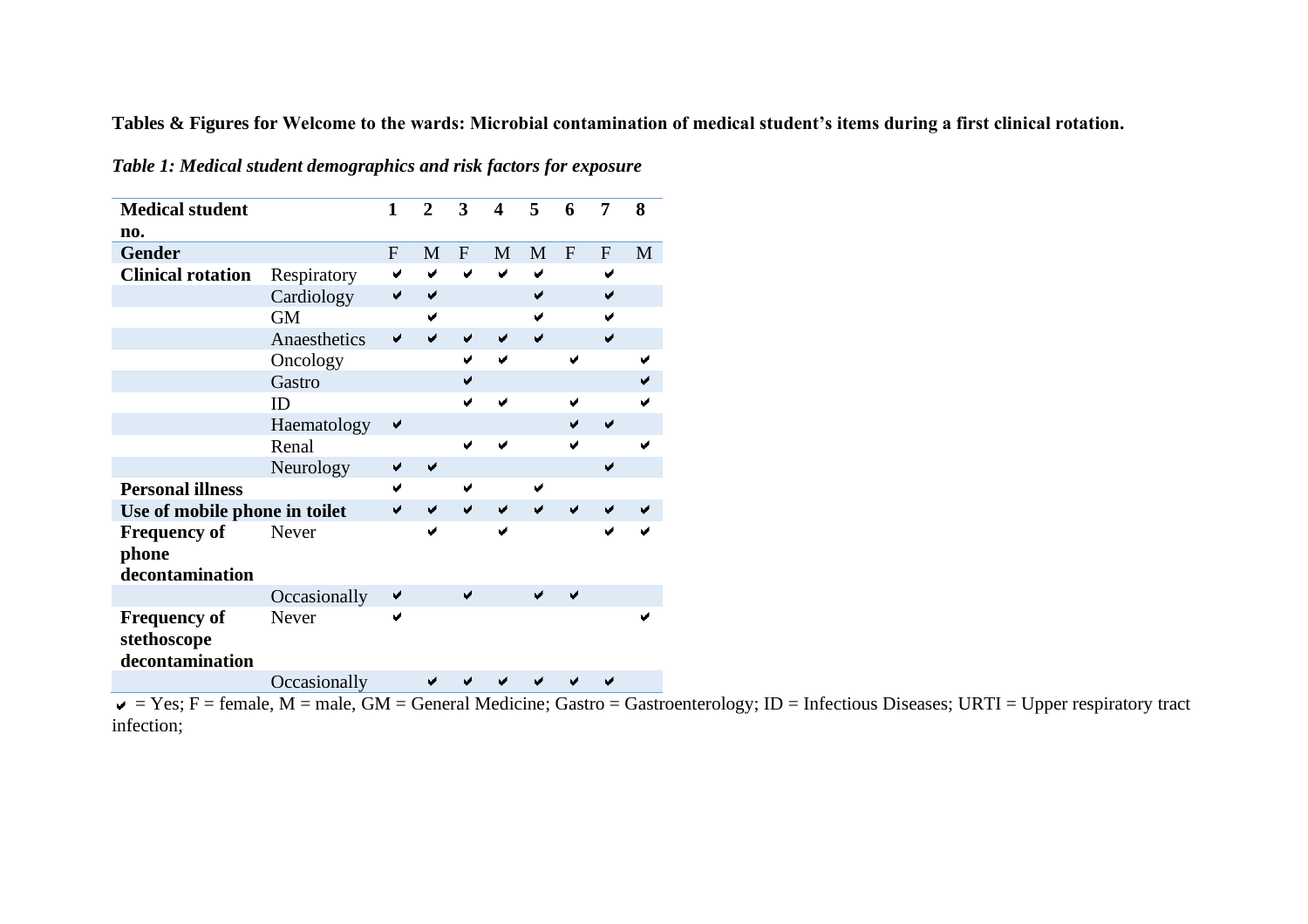| Table 2: Potential pathogenic bacteria recovered from student samples Feb-July 2019 |  |  |  |  |  |  |
|-------------------------------------------------------------------------------------|--|--|--|--|--|--|
|-------------------------------------------------------------------------------------|--|--|--|--|--|--|

| Collection interval<br><b>Medical Student</b> |                      | 2          | 3                                                  | $\overline{4}$      | 5                                      | $6\,$                                                                    |
|-----------------------------------------------|----------------------|------------|----------------------------------------------------|---------------------|----------------------------------------|--------------------------------------------------------------------------|
|                                               | MSSA <sup>F,P</sup>  | MSSA F,P,S | $MSSA$ F,P,S                                       | MSSA <sup>F,P</sup> | $\mathbf X$                            | $\mathbf X$                                                              |
| $\overline{2}$                                |                      |            |                                                    |                     |                                        | $\mathbf X$                                                              |
| $\mathfrak{Z}$                                | Smar <sup>F, P</sup> |            |                                                    |                     | $\mathbf X$                            | Pspp <sup>P</sup>                                                        |
| $\overline{4}$                                |                      |            |                                                    |                     | $\mathbf X$                            |                                                                          |
| $5\overline{)}$                               |                      |            |                                                    |                     |                                        | $\mathbf X$                                                              |
| 6                                             |                      |            |                                                    |                     | Aspp <sup>F</sup><br>Pdis <sup>S</sup> | $A$ jun $F$                                                              |
| $\overline{7}$                                |                      |            |                                                    | Anos <sup>F</sup>   | $\mathbf X$                            | $\mathbf X$                                                              |
| $8\,$                                         |                      |            | Abau F,P<br>Pspp <sup>P</sup><br>MSSA <sup>P</sup> |                     | $\mathbf X$                            | Ahyd $^{\rm F}$<br>Anos <sup>F</sup><br>Easb <sup>F</sup><br>$E$ fae $F$ |

 $X = did$  not attend  $F =$  Finger imprints from dominant hand;  $P =$  Mobile phone;  $S =$  Stethoscope

Abau = *Acinetobacter baumanii*; Ajun = *Acinetobacter junni*; Ahyd = *Aeromonas hydrophila*; Anos = *Acinetobacter nosocomialis;* Easb = *Enterobacter asburiae*; Efae = *Enterococcus faecalis*; MSSA = Methicillin sensitive *Staphylococcus aureus*; Pdis = *Pantoea dispersa*; Pspp = *Pseudomonas species*; Smar = *Serratia marcescens*